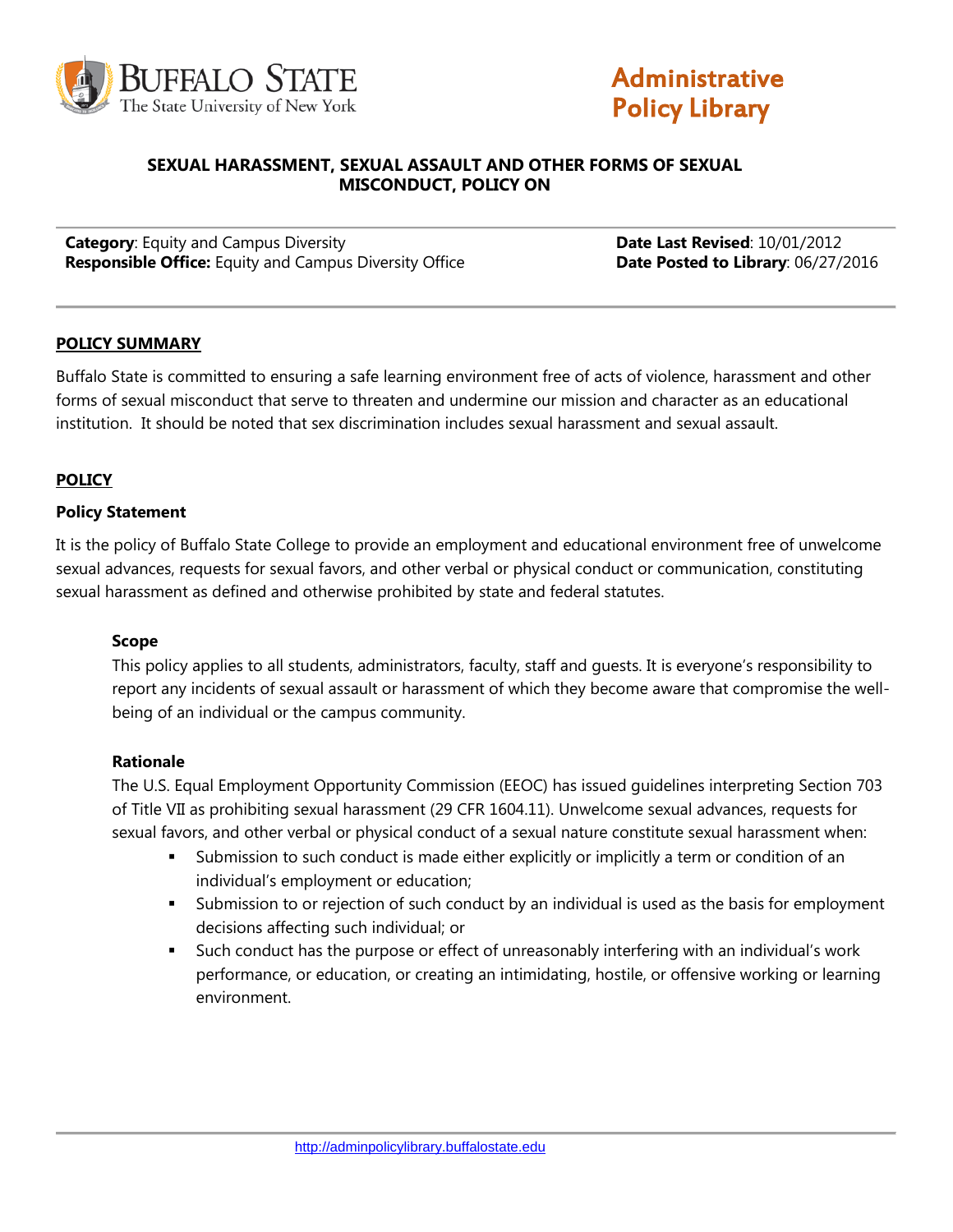Examples of sexual harassment include, but are not limited to:

- Verbal abuse or hostile behavior such as insulting, teasing, mocking, degrading or ridiculing another person or group.
- Unwelcome or inappropriate physical contact, comments, questions, advances, jokes, epithets or demands.
- Physical assault or stalking.
- Displays or electronic transmission of derogatory, demeaning or hostile materials,
- Engaging in behavior that is invasive or disruptive for the purpose of initiating a sexual or romantic relationship with that person.

# **Definitions**

Sexual assault: A sexual act against the will and without the consent of the victim. While defining consent in sexually intimate relationships can be difficult, some examples of sexual assault include, but are not limited to:

- Sexual contact with someone whom you reasonable should have known was impaired due to the use of alcohol or other drugs
- Sexual contact with someone who is "passed out" or sleeping
- Sexual contact with someone who is unable to say "no" and/or change his/her mind due to the presence of coercion or intimidation
- Sexual contact with someone who is under the legal age to consent

Other forms of sexual misconduct: Other forms (in addition to sexual harassment and sexual assault) of sexual misconduct that compromise the well-being of a student is also subject to review at the college. Examples of such misconduct may include, but are not limited to, actions that are sexually exploitative or degrading, retaliatory and/or abusive acts directed toward former relationship partners, or retaliatory/abusive actions directed toward someone who has rejected the efforts of another to establish a relationship. (For additional information please see the Codes [of Sexual Misconduct.](http://deanofstudents.buffalostate.edu/handbook-student-policies%23conduct)

## **Implementation**

It shall be a violation of college policy for anyone who is in a position of authority to recommend or take personnel actions affecting an employee, or who is otherwise authorized to transact business or perform other acts or services on behalf of the college:

- To make sexual advances or request sexual favors when submission to or rejection of such conduct is the basis for either implicitly or explicitly recommending, imposing, granting, withholding or refusing terms and conditions that either favor or adversely affect the employment or education of any member of the college community;
- To recommend, impose, grant, withhold or refuse to take any personnel or other action consistent with his or her duties and responsibilities because of sexual favors or as a reprisal against an employee or other member of the college community who has rejected or reported sexual advances;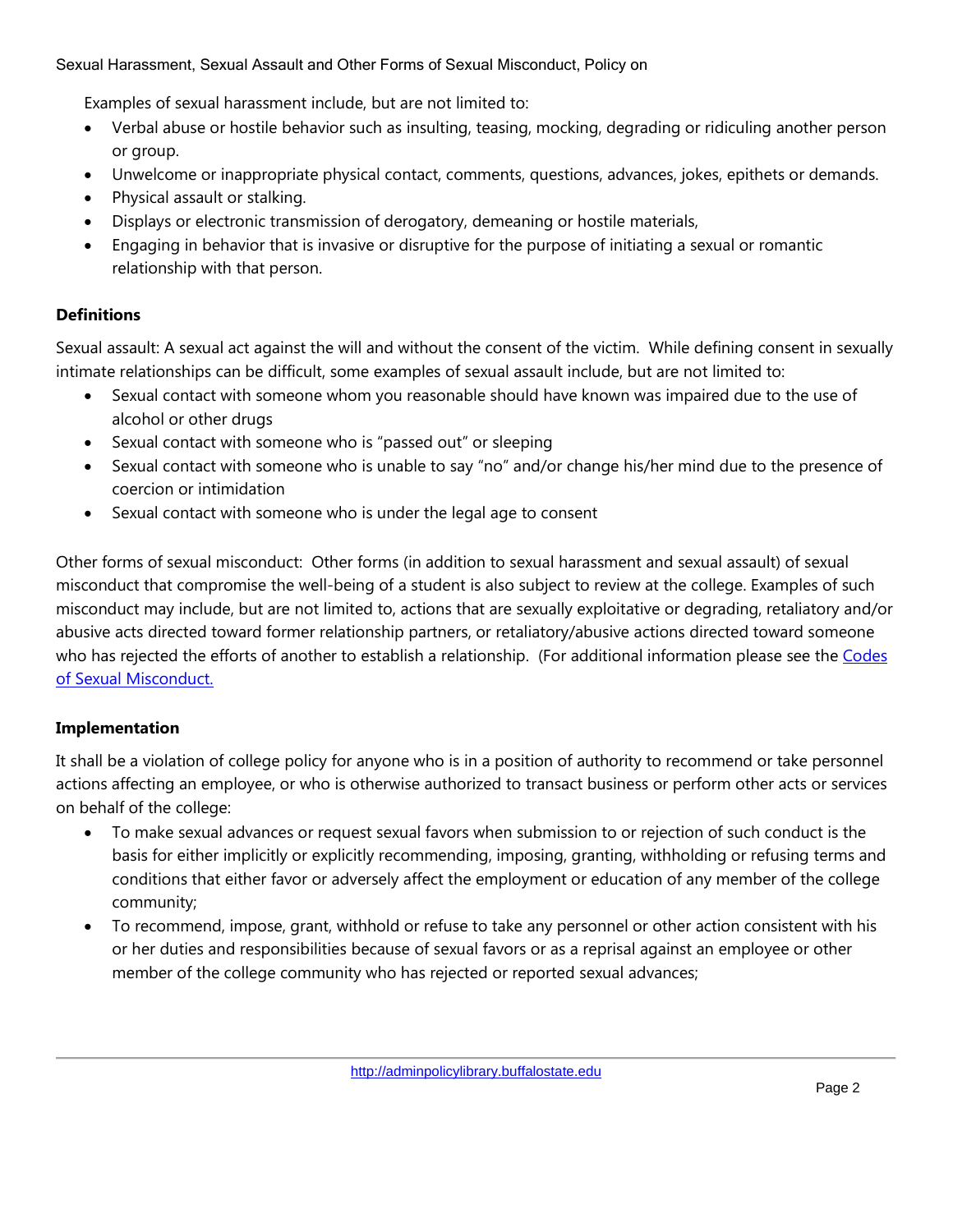• To disregard and fail to investigate allegations of sexual harassment whether reported by the employee or member of the college community who is the subject of the alleged harassment or a witness, and to fail to take immediate corrective action in the event misconduct has occurred.

It shall also be a violation of this policy for any member of the college community to abuse another through conduct or communication of a sexual nature and constituting sexual harassment as defined in Section III above. Whenever such misconduct exists, prompt and corrective action consistent with the discipline provisions of the college policy is required.

Whenever there is an abuse of authority or neglect of responsibility, the supervisor or other responsible individual is required to take prompt and corrective action consistent with the discipline provisions of the college policy.

The violation of this policy can result in discipline and discharge for employees; and such penalties, sanctions and impositions against other individuals or parties as may be available to the college, given the nature of the contractual or business relationship that may be established with such parties or individuals. Reporting an incident of sexual harassment, sexual assault, or other sexual misconduct is the responsibility of all campus employees.

# **Grievance Procedures**

Employees or other individuals who feel aggrieved because of sexual harassment have several ways to make their concerns known:

- Aggrieved persons who feel comfortable doing so should directly inform the person engaging in discrimination or conduct or communication that such conduct or communication is offensive and must stop.
- Aggrieved individuals who do not wish to communicate directly with the person whose conduct or communication is offensive, or if direct communication with the offending party has been unveiling, shall contact the offending party's immediate supervisor and/or the officer responsible for affirmative action for counseling and assistance.
- Aggrieved persons alleging either sexual harassment by anyone with supervisory authority, or failure by a supervisor to take immediate action on the individual's complaint, may also file a formal grievance in accordance with the provisions of the appropriate grievance procedure.

All formal complaints of sexual harassment will be handled by the SUNY Grievance Procedure for the Review of Allegations of Unlawful Discrimination. The Buffalo State Grievance Procedure for the Review of Allegations of Unlawful Discrimination has specific timetables for filing complaints and a process for adjudicating the complaint. A copy of the procedure is available through the vice presidents, deans and the Equity and Campus Diversity Office.

Regardless of the means selected for resolving the problem, the initiation of a complaint of sexual harassment will not cause any reflection on the complainant nor will it affect such person's future employment, education, compensation or work assignments.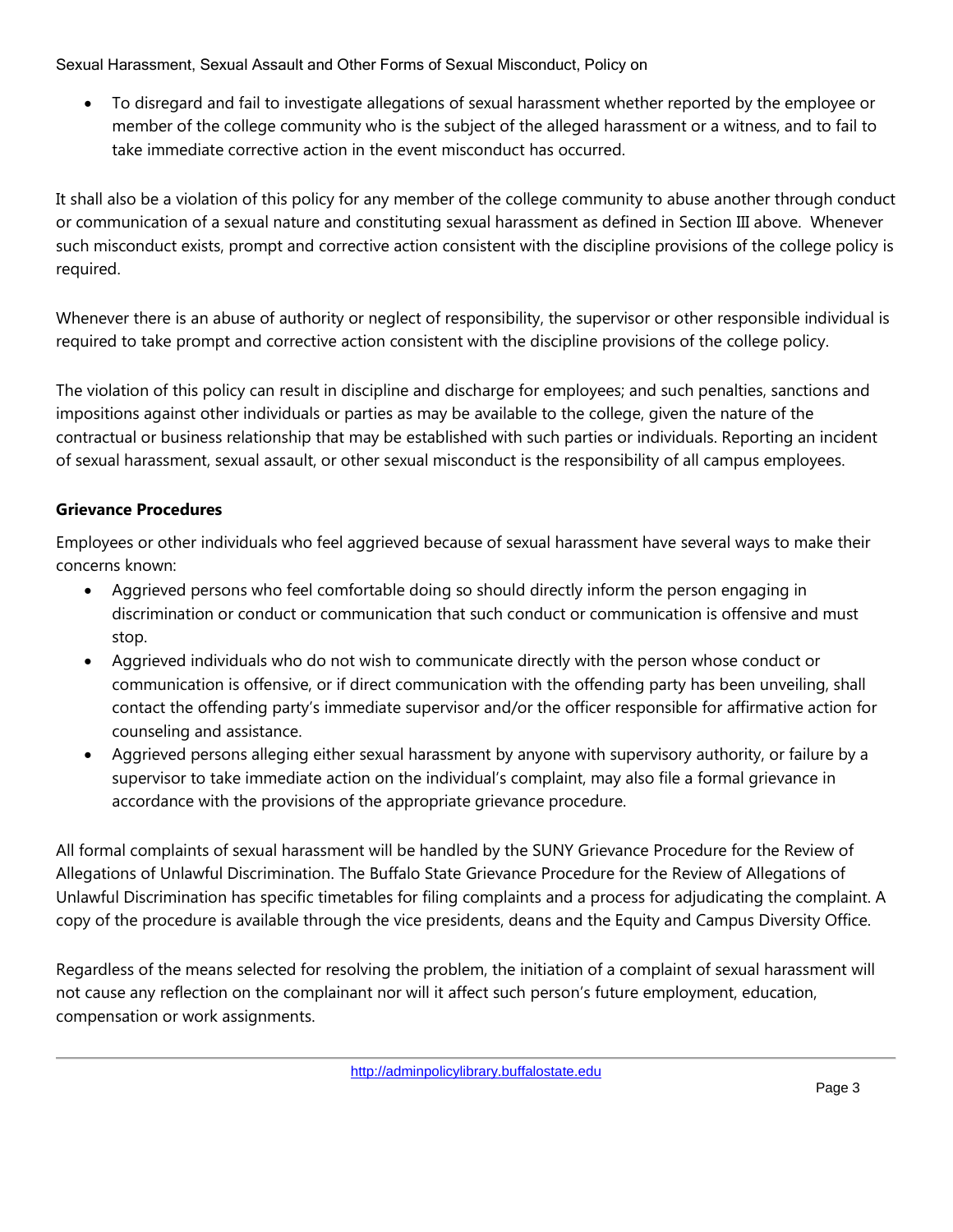### **Responsibility of Management and Other College Personnel**

All levels of management have a special responsibility for implementation of this policy. If behavior is observed which violates this policy, the person observing such behavior shall bring the matter to the attention of the supervisor responsible for that area and the officer responsible for affirmative action. If an employee or other individual files a complaint, the management representative with whom the complaint is filed shall inform the complainant of his or her right under this policy and attempt corrective action. When a problem is beyond the capability of such representative to effectively correct the action, the matter shall be referred to the Chief Diversity Officer, who also serves as the [Title IX Coordinator.](http://equity.buffalostate.edu/chief-diversity-officers-welcome)

In all cases and regardless of the individuals' remedial measures that have been undertaken, the management representative to whom the written complaint has been referred shall provide the officer responsible for affirmative action with a complete written report of each complaint.

This report must be submitted within ten (10) days of the date the complaint was first filed with the management representative. Such report shall minimally include:

- Date of receipt of written complaint
- Identification of complainant
- Identification of the party or parties and the actions complained of, including all relevant background facts and circumstances
- A statement detailing the scope of the investigation that had been undertaken and the results thereof
- A statement of corrective measures pursued, the date such measures were undertaken and the results achieved

## **Education and Training**

Sexual harassment may range from sexual innuendoes made at inappropriate times, perhaps in the guise of humor, to coerce sexual relations. Harassment at its extreme occurs when a person in control, influence, or position to affect another person's job or career uses his or her authority and power to coerce the other person into sexual relations or to punish such person's refusal. It may include:

- Verbal harassment or abuse
- Subtle pressure for sexual activity
- Persistent remarks about another person's clothing, body or sexual activities
- Unnecessary touching, patting or pinching
- Constant brushing against another person's body
- Demanding sexual favors accompanied by implied or overt threats concerning one's job, letters of recommendation, etc.
- Physical assault

Because sexual harassment is tied so closely to learned role models, it is necessary for men and women to learn more about this issue and the means for addressing problems as they arise. The college sponsors educational